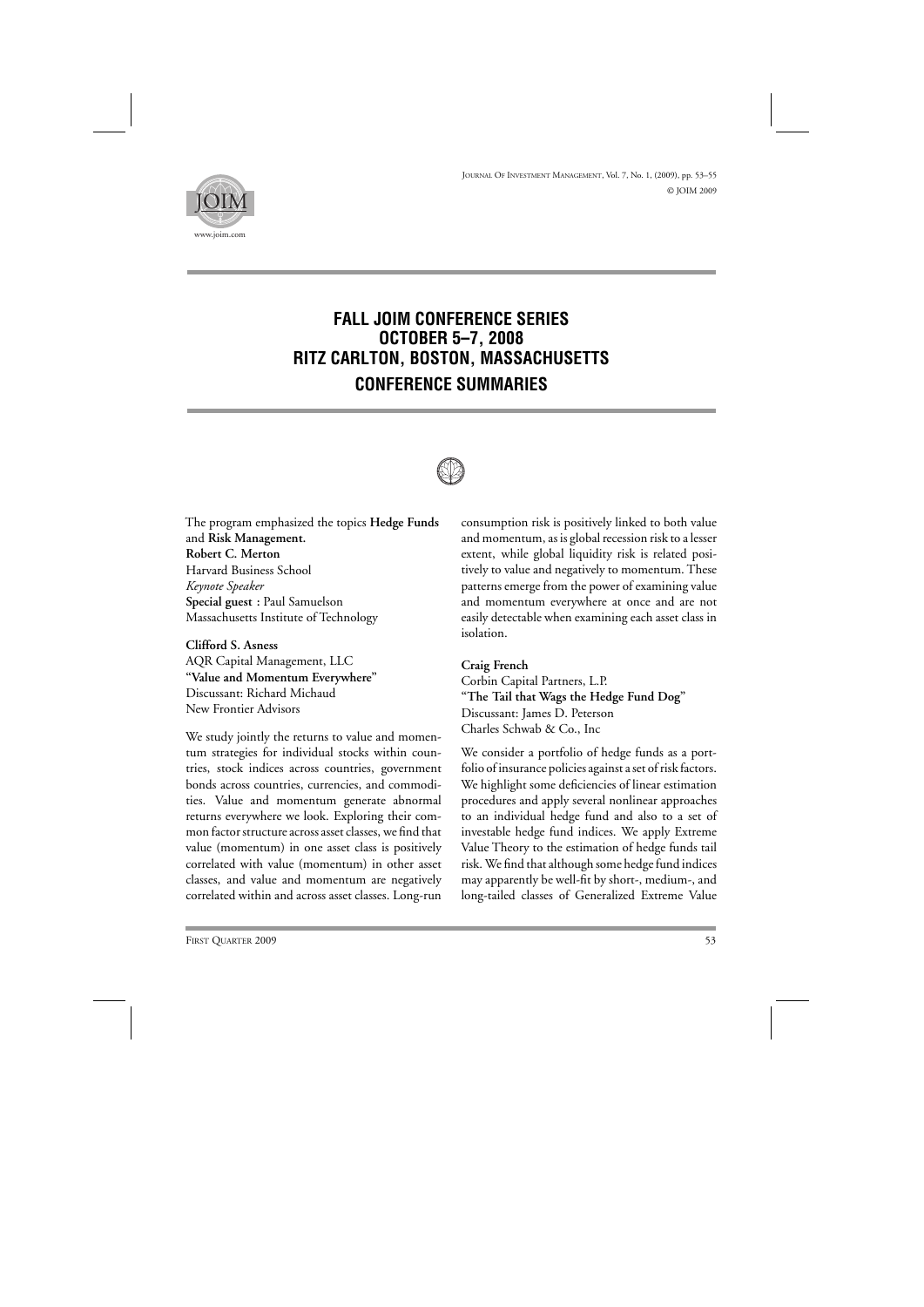(GEV) distributions, in practice it is more conservative to use the long-tailed class of GEV for which statistically significant goodness-of-fit may be attained. In particular we find that, examining the monthly returns of 12 HFRX investable hedge fund indexes over the ten-year period from January 1998 through December 2007, seven indexes are well-fit by long-tailed distributions including the generalized Pareto and the Cauchy, while five indexes are well-fit by the medium-tailed Gamma distribution. Care should be taken because seven of the twelve indexes also appear to be well-fit by the normal distribution, and we caution that for purposes of tail-risk estimation, acceptance of the normal distribution would prove illusory and hazardous.

**Nikunj Kapadia** University of Massachusetts, Amherst **"Limited Arbitrage between Equity and Credit Markets"** Discussant: Jason P. Kremer MSCI Barra

Why do equity and credit markets appear to behave as if they are not integrated? We examine whether limits to arbitrage help explain why equity and credit markets are not highly correlated. We find that the cross-sectional variation in the level of integration between the equity and the credit default swap market is related to proxies for informational sensitivity, liquidity, and idiosyncratic risk. Equity and credit markets are more integrated when a firm's securities are more informationally sensitive, are more liquid and have lower idiosyncratic risk.

## **Bing Liang**

University of Massachusetts, Amherst **"Operational Risk for Hedge Fund"** Discussant: Sharon Hill Delaware Investments

Mandatory disclosure is a regulatory tool intended to allow market participants to assess manager risks without constraining manager actions. We use the recent controversial and ultimately unsuccessful SEC attempt to increase hedge fund disclosure to examine the value of disclosure to investors. By examining SEC mandated disclosures filed by a large number of hedge funds in February 2006, we are able to construct a measure of operational risk distinct from market risk. Leverage and ownership structures as of December 2005 suggest that lenders and hedge fund equity investors were already aware of hedge fund operational risk characteristics. However, operational risk does not mediate the flow-performance relationship, suggesting that investors either lack this information, or they do not regard it as material. Our operational risk measure called the omega score can be used to predict hedge fund failures.

## **Andrew W. Lo**

Massachusetts Institute of Technology **"Impossible Frontiers"** Discussant: Sanjiv R. Das Santa Clara University

A key result of the Capital Asset Pricing Model (CAPM) is that the market portfolio the portfolio of all assets in which each asset's weight is proportional to its total market capitalization lies on the mean– variance efficient frontier, the set of portfolios having mean–variance characteristics that cannot be improved upon. Therefore, the CAPM cannot be consistent with efficient frontiers for which every frontier portfolio has at least one negative weight or short position. We call such efficient frontiers "impossible," and derive conditions on asset-return means, variances, and covariances that yield impossible frontiers. With the exception of the two-asset case, we show that impossible frontiers are difficult to avoid.

Moreover, as the number of assets *n* grows, we prove that the probability that a generically chosen frontier is impossible tends to one at a geometric rate. In fact, for one natural class of distributions, nearly